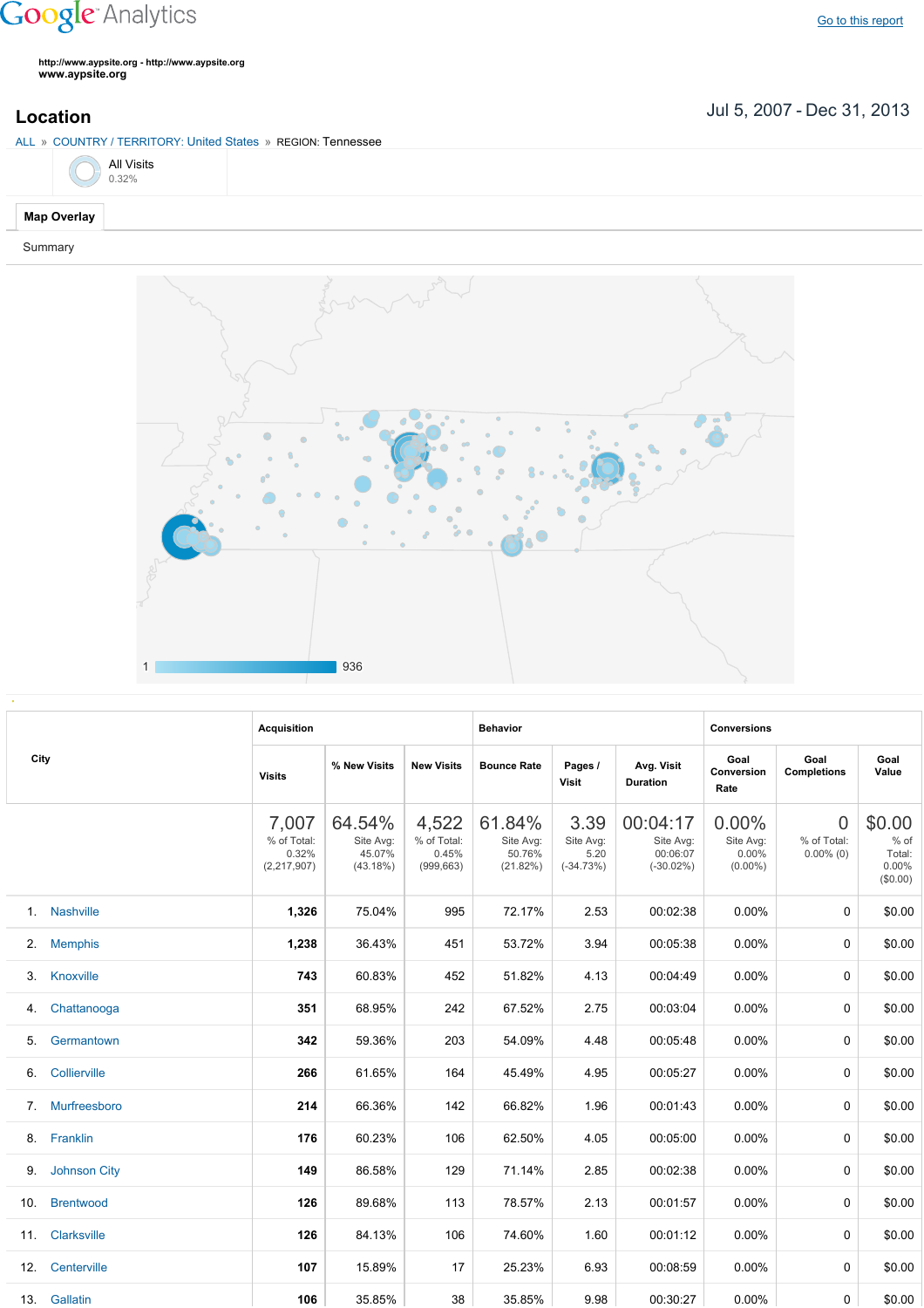| 14. | Cordova                | 94 | 79.79%  | 75 | 63.83% | 1.90  | 00:01:12 | 0.00%    | 0           | \$0.00 |
|-----|------------------------|----|---------|----|--------|-------|----------|----------|-------------|--------|
| 15. | Shelby                 | 72 | 83.33%  | 60 | 66.67% | 3.06  | 00:05:15 | $0.00\%$ | 0           | \$0.00 |
|     | 16. Cookeville         | 68 | 75.00%  | 51 | 73.53% | 1.79  | 00:01:10 | $0.00\%$ | 0           | \$0.00 |
|     | 17. Jackson            | 65 | 95.38%  | 62 | 75.38% | 1.65  | 00:01:23 | 0.00%    | 0           | \$0.00 |
|     | 18. Hendersonville     | 57 | 78.95%  | 45 | 73.68% | 2.35  | 00:02:35 | $0.00\%$ | 0           | \$0.00 |
| 19. | Cleveland              | 54 | 66.67%  | 36 | 53.70% | 4.02  | 00:04:07 | $0.00\%$ | 0           | \$0.00 |
| 20. | Kingsport              | 53 | 84.91%  | 45 | 67.92% | 2.23  | 00:01:14 | $0.00\%$ | 0           | \$0.00 |
| 21. | Chapmansboro           | 51 | 72.55%  | 37 | 78.43% | 1.69  | 00:01:46 | $0.00\%$ | 0           | \$0.00 |
|     | 22. Columbia           | 49 | 79.59%  | 39 | 65.31% | 3.33  | 00:03:19 | $0.00\%$ | 0           | \$0.00 |
| 23. | <b>Madison</b>         | 49 | 34.69%  | 17 | 53.06% | 3.76  | 00:02:19 | $0.00\%$ | 0           | \$0.00 |
|     | 24. Hermitage          | 43 | 90.70%  | 39 | 72.09% | 1.84  | 00:01:07 | 0.00%    | 0           | \$0.00 |
| 25. | Orlinda                | 43 | 6.98%   | 3  | 4.65%  | 10.02 | 00:06:25 | $0.00\%$ | 0           | \$0.00 |
|     | 26. Smyrna             | 34 | 82.35%  | 28 | 64.71% | 1.71  | 00:01:33 | $0.00\%$ | 0           | \$0.00 |
|     | 27. Antioch            | 32 | 84.38%  | 27 | 75.00% | 1.91  | 00:01:42 | $0.00\%$ | 0           | \$0.00 |
|     | 28. Maryville          | 32 | 75.00%  | 24 | 68.75% | 3.47  | 00:03:53 | $0.00\%$ | 0           | \$0.00 |
|     | 29. Waynesboro         | 32 | 21.88%  | 7  | 15.62% | 13.12 | 00:16:29 | $0.00\%$ | 0           | \$0.00 |
| 30. | Oak Ridge              | 31 | 93.55%  | 29 | 74.19% | 1.61  | 00:01:48 | $0.00\%$ | 0           | \$0.00 |
|     | 31. Lenoir City        | 28 | 60.71%  | 17 | 50.00% | 2.50  | 00:04:24 | $0.00\%$ | 0           | \$0.00 |
| 32. | Williamson             | 28 | 82.14%  | 23 | 75.00% | 1.46  | 00:00:44 | $0.00\%$ | 0           | \$0.00 |
|     | 33. Louisville         | 27 | 100.00% | 27 | 66.67% | 1.81  | 00:01:31 | 0.00%    | 0           | \$0.00 |
|     | 34. Lebanon            | 26 | 57.69%  | 15 | 53.85% | 2.88  | 00:06:39 | $0.00\%$ | 0           | \$0.00 |
| 35. | <b>Athens</b>          | 24 | 70.83%  | 17 | 66.67% | 2.96  | 00:02:58 | $0.00\%$ | 0           | \$0.00 |
| 36. | Shelbyville            | 24 | 62.50%  | 15 | 66.67% | 2.25  | 00:01:52 | $0.00\%$ | $\mathbf 0$ | \$0.00 |
|     | 37. Bristol            | 23 | 95.65%  | 22 | 69.57% | 1.96  | 00:01:51 | $0.00\%$ | 0           | \$0.00 |
| 38. | <b>Martin</b>          | 23 | 86.96%  | 20 | 56.52% | 2.30  | 00:01:40 | $0.00\%$ | 0           | \$0.00 |
| 39. | Sevierville            | 23 | 78.26%  | 18 | 78.26% | 1.35  | 00:01:14 | 0.00%    | 0           | \$0.00 |
| 40. | <b>Signal Mountain</b> | 22 | 81.82%  | 18 | 72.73% | 2.23  | 00:02:04 | $0.00\%$ | 0           | \$0.00 |
|     | 41. Hixson             | 21 | 100.00% | 21 | 85.71% | 2.05  | 00:01:12 | $0.00\%$ | 0           | \$0.00 |
| 42. | <b>White House</b>     | 21 | 95.24%  | 20 | 90.48% | 1.19  | 00:00:55 | $0.00\%$ | 0           | \$0.00 |
|     | 43. Ashland City       | 19 | 63.16%  | 12 | 84.21% | 2.58  | 00:02:27 | $0.00\%$ | 0           | \$0.00 |
| 44. | Vonore                 | 19 | 52.63%  | 10 | 26.32% | 10.58 | 00:26:09 | $0.00\%$ | 0           | \$0.00 |
| 45. | Collegedale            | 18 | 88.89%  | 16 | 77.78% | 2.39  | 00:03:00 | $0.00\%$ | 0           | \$0.00 |
|     | 46. Greeneville        | 18 | 88.89%  | 16 | 66.67% | 1.67  | 00:00:53 | $0.00\%$ | 0           | \$0.00 |
|     | 47. Tellico Plains     | 18 | 50.00%  | 9  | 27.78% | 10.00 | 00:29:27 | $0.00\%$ | 0           | \$0.00 |
| 48. | <b>Mount Juliet</b>    | 17 | 100.00% | 17 | 82.35% | 2.94  | 00:02:04 | $0.00\%$ | 0           | \$0.00 |
| 49. | Crossville             | 15 | 93.33%  | 14 | 73.33% | 1.93  | 00:00:15 | $0.00\%$ | 0           | \$0.00 |
|     | 50. Manchester         | 15 | 93.33%  | 14 | 73.33% | 3.60  | 00:03:00 | $0.00\%$ | 0           | \$0.00 |
|     | 51. Morristown         | 15 | 100.00% | 15 | 53.33% | 1.60  | 00:00:56 | $0.00\%$ | 0           | \$0.00 |
| 52. | <b>McMinnville</b>     | 14 | 100.00% | 14 | 78.57% | 1.50  | 00:02:30 | $0.00\%$ | 0           | \$0.00 |
| 53. | <b>Dickson</b>         | 13 | 92.31%  | 12 | 84.62% | 1.23  | 00:00:13 | 0.00%    | 0           | \$0.00 |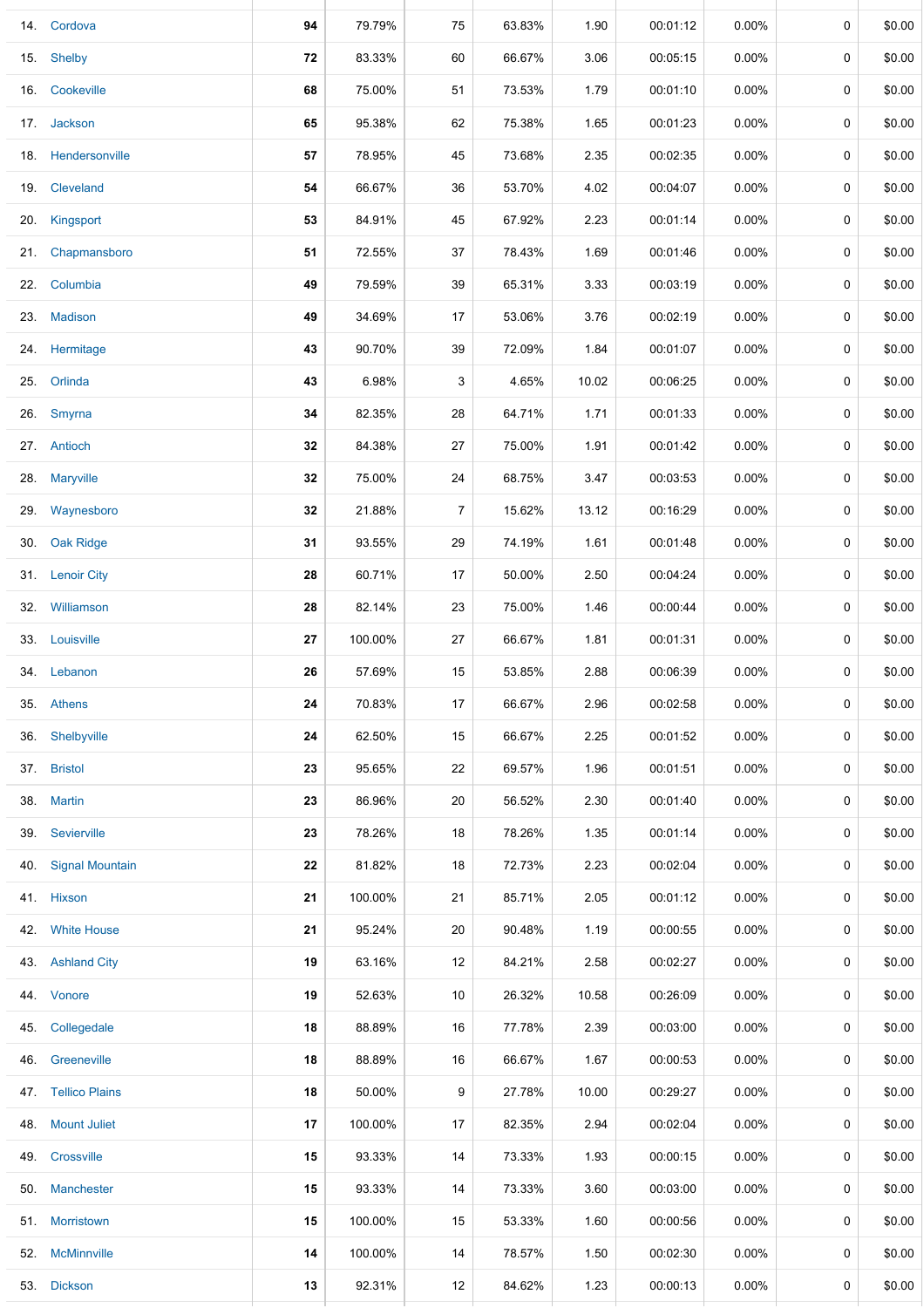|     | 54. Tullahoma    | 13             | 76.92%  | 10             | 69.23%  | 1.54            | 00:02:21        | $0.00\%$ | 0 | \$0.00 |
|-----|------------------|----------------|---------|----------------|---------|-----------------|-----------------|----------|---|--------|
| 55. | Goodlettsville   | 12             | 83.33%  | 10             | 50.00%  | 2.58            | 00:01:17        | $0.00\%$ | 0 | \$0.00 |
|     | 56. La Vergne    | 12             | 83.33%  | 10             | 83.33%  | 1.17            | 00:00:20        | $0.00\%$ | 0 | \$0.00 |
|     | 57. Alcoa        | 10             | 100.00% | 10             | 100.00% | 1.00            | 00:00:00        | $0.00\%$ | 0 | \$0.00 |
|     | 58. Dyersburg    | 10             | 80.00%  | 8              | 100.00% | 1.00            | 00:00:00        | $0.00\%$ | 0 | \$0.00 |
|     | 59. Ooltewah     | 9              | 100.00% | 9              | 55.56%  | 1.56            | 00:03:02        | $0.00\%$ | 0 | \$0.00 |
|     | 60. Paris        | 9              | 100.00% | 9              | 100.00% | 1.00            | 00:00:00        | $0.00\%$ | 0 | \$0.00 |
|     | 61. Pigeon Forge | 9              | 77.78%  | 7              | 44.44%  | 1.78            | 00:00:42        | $0.00\%$ | 0 | \$0.00 |
|     | 62. Powell       | 9              | 88.89%  | 8              | 44.44%  | 5.44            | 00:02:33        | $0.00\%$ | 0 | \$0.00 |
|     | 63. Soddy-Daisy  | 9              | 66.67%  | 6              | 88.89%  | 1.11            | 00:00:55        | $0.00\%$ | 0 | \$0.00 |
|     | 64. Springfield  | 9              | 88.89%  | 8              | 66.67%  | 1.44            | 00:00:25        | $0.00\%$ | 0 | \$0.00 |
|     | 65. Hohenwald    | 8              | 25.00%  | $\overline{c}$ | 37.50%  | 4.75            | 00:04:40        | $0.00\%$ | 0 | \$0.00 |
|     | 66. Millington   | 8              | 100.00% | 8              | 87.50%  | 1.25            | 00:01:20        | $0.00\%$ | 0 | \$0.00 |
|     | 67. Newport      | 8              | 50.00%  | 4              | 62.50%  | 1.50            | 00:01:05        | $0.00\%$ | 0 | \$0.00 |
|     | 68. Piney Flats  | 8              | 100.00% | 8              | 100.00% | 1.00            | 00:00:00        | 0.00%    | 0 | \$0.00 |
|     | 69. Portland     | 8              | 100.00% | 8              | 62.50%  | 2.25            | 00:01:48        | $0.00\%$ | 0 | \$0.00 |
|     | 70. Sparta       | 8              | 87.50%  | $\overline{7}$ | 87.50%  | 1.25            | 00:00:06        | $0.00\%$ | 0 | \$0.00 |
|     | 71. Tazewell     | 8              | 87.50%  | 7              | 75.00%  | 2.12            | 00:02:31        | $0.00\%$ | 0 | \$0.00 |
|     | 72. Fairview     | 7              | 85.71%  | 6              | 42.86%  | 9.29            | 00:09:15        | $0.00\%$ | 0 | \$0.00 |
|     | 73. Fayetteville | 7              | 100.00% | $\overline{7}$ | 100.00% | 1.00            | 00:00:00        | $0.00\%$ | 0 | \$0.00 |
|     | 74. Henderson    | 7              | 100.00% | $\overline{7}$ | 42.86%  | 2.86            | 00:06:41        | $0.00\%$ | 0 | \$0.00 |
|     | 75. Winchester   | $\overline{7}$ | 85.71%  | 6              | 85.71%  | 2.71            | 00:04:04        | $0.00\%$ | 0 | \$0.00 |
|     | 76. Gatlinburg   | 6              | 83.33%  | 5              | 66.67%  | 4.83            | 00:06:20        | $0.00\%$ | 0 | \$0.00 |
|     | 77. Lexington    | 6              | 100.00% | 6              | 100.00% | 1.00            | 00:00:00        | $0.00\%$ | 0 | \$0.00 |
|     | 78. Sewanee      | 6              | 100.00% | 6              | 83.33%  | 1.17            | 00:00:46        | $0.00\%$ | 0 | \$0.00 |
| 79. | Smithville       | 6              | 83.33%  | 5              | 50.00%  | 1.50            | 00:04:09        | $0.00\%$ | 0 | \$0.00 |
|     | 80. (not set)    | 5              | 100.00% | 5              | 80.00%  | 1.80            | 00:01:50        | $0.00\%$ | 0 | \$0.00 |
|     | 81. Chapel Hill  | 5              | 80.00%  | 4              | 100.00% | 1.00            | 00:00:00        | $0.00\%$ | 0 | \$0.00 |
|     | 82. Clinton      | 5              | 100.00% | 5              | 100.00% | 1.00            | 00:00:00        | $0.00\%$ | 0 | \$0.00 |
|     | 83. Elkton       | 5              | 60.00%  | 3              | 40.00%  | 2.00            | 00:01:58        | $0.00\%$ | 0 | \$0.00 |
| 84. | Jonesborough     | 5              | 100.00% | 5              | 80.00%  | 1.20            | 00:00:01        | $0.00\%$ | 0 | \$0.00 |
|     | 85. Loudon       | 5              | 100.00% | 5              | 80.00%  | 1.60            | 00:00:07        | $0.00\%$ | 0 | \$0.00 |
| 86. | Oakland          | 5              | 100.00% | 5              | 60.00%  | 1.40            | 00:00:26        | $0.00\%$ | 0 | \$0.00 |
|     | 87. Parsons      | 5              | 60.00%  | 3              | 100.00% | 1.00            | 00:00:00        | $0.00\%$ | 0 | \$0.00 |
|     | 88. Woodbury     | 5              | 100.00% | 5              | 80.00%  | 1.20            | 00:00:36        | $0.00\%$ | 0 | \$0.00 |
| 89. | Covington        | 4              | 100.00% | 4              | 100.00% | 1.00            | 00:00:00        | $0.00\%$ | 0 | \$0.00 |
| 90. | Jefferson City   | 4              | 100.00% | 4              | 75.00%  | 1.50            | 00:01:30        | $0.00\%$ | 0 | \$0.00 |
|     | 91. Kingston     | 4              | 100.00% | 4              | 75.00%  | 1.50            | 00:00:29        | $0.00\%$ | 0 | \$0.00 |
|     | 92. La Follette  | 4              | 100.00% | 4              | 100.00% | 1.00            | 00:00:00        | $0.00\%$ | 0 | \$0.00 |
|     | 93. Oneida       | 4              | 100.00% | 4              | 100.00% | 1.00            | 00:00:00        | 0.00%    | 0 | \$0.00 |
| QΔ  | Pikeville        | 4              | 100 00% | 4              | 100 00% | $1 \cap \Omega$ | <b>UU-UU-UU</b> | በ በበ%    | U | ደበ በበ  |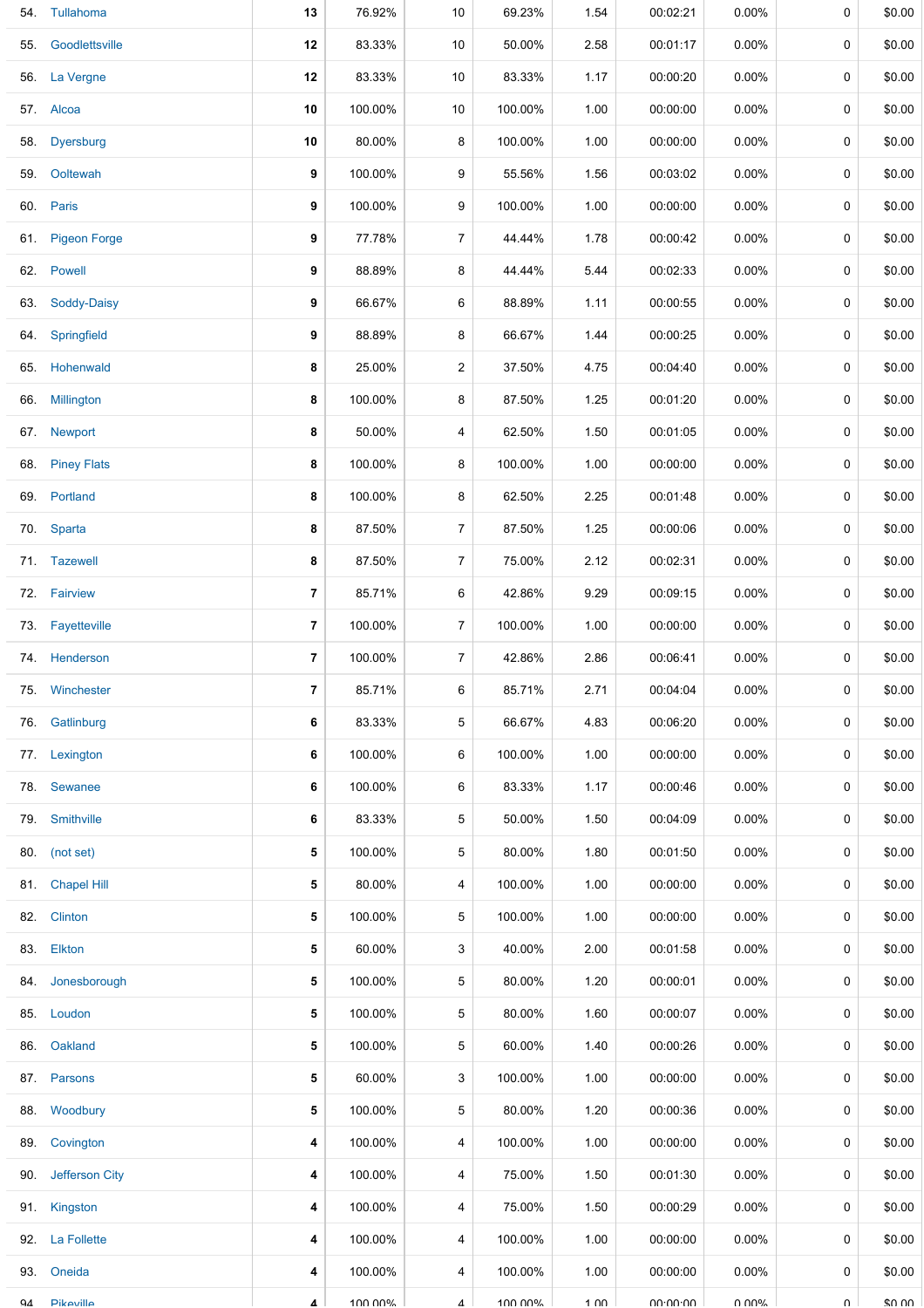|      | 95. Pulaski                | 4            | 100.00%  | 4              | 75.00%  | 1.50 | 00:00:16 | 0.00%    | 0           | \$0.00 |
|------|----------------------------|--------------|----------|----------------|---------|------|----------|----------|-------------|--------|
|      | 96. Rockford               | 4            | 100.00%  | 4              | 50.00%  | 1.75 | 00:00:36 | $0.00\%$ | 0           | \$0.00 |
|      | 97. Seymour                | 4            | 75.00%   | 3              | 75.00%  | 2.25 | 00:00:58 | 0.00%    | 0           | \$0.00 |
|      | 98. Tennessee Ridge        | 4            | 100.00%  | 4              | 50.00%  | 2.25 | 00:01:21 | $0.00\%$ | 0           | \$0.00 |
|      | 99. Bartlett               | 4            | 100.00%  | 4              | 100.00% | 1.00 | 00:00:00 | $0.00\%$ | 0           | \$0.00 |
|      | 100. Arlington             | 3            | 100.00%  | 3              | 100.00% | 1.00 | 00:00:00 | $0.00\%$ | 0           | \$0.00 |
|      | 101. Blountville           | 3            | 100.00%  | 3              | 33.33%  | 3.00 | 00:01:27 | 0.00%    | 0           | \$0.00 |
|      | 102. Dayton                | 3            | 66.67%   | $\overline{2}$ | 100.00% | 1.00 | 00:00:00 | $0.00\%$ | 0           | \$0.00 |
|      | 103. Elizabethton          | 3            | 100.00%  | 3              | 33.33%  | 5.00 | 00:05:10 | $0.00\%$ | 0           | \$0.00 |
|      | 104. Friendsville          | 3            | 100.00%  | 3              | 66.67%  | 1.67 | 00:00:09 | $0.00\%$ | 0           | \$0.00 |
|      | 105. Huntingdon            | 3            | 100.00%  | 3              | 33.33%  | 2.00 | 00:00:57 | $0.00\%$ | 0           | \$0.00 |
|      | 106. Jamestown             | 3            | 100.00%  | 3              | 100.00% | 1.00 | 00:00:00 | $0.00\%$ | 0           | \$0.00 |
|      | 107. Jasper                | 3            | 100.00%  | 3              | 100.00% | 1.00 | 00:00:00 | $0.00\%$ | 0           | \$0.00 |
|      | 108. Linden                | 3            | 66.67%   | 2              | 100.00% | 1.00 | 00:00:00 | $0.00\%$ | 0           | \$0.00 |
|      | 109. McKenzie              | 3            | 100.00%  | 3              | 66.67%  | 1.67 | 00:02:35 | $0.00\%$ | 0           | \$0.00 |
|      | 110. Norris                | 3            | 100.00%  | 3              | 100.00% | 1.00 | 00:00:00 | $0.00\%$ | 0           | \$0.00 |
|      | 111. Alexandria            | 2            | 50.00%   | $\mathbf{1}$   | 50.00%  | 1.50 | 00:00:04 | $0.00\%$ | 0           | \$0.00 |
|      | 112. Bolivar               | 2            | $0.00\%$ | 0              | 0.00%   | 6.00 | 00:13:47 | 0.00%    | 0           | \$0.00 |
|      | 113. Carthage              | $\mathbf{2}$ | 100.00%  | $\overline{a}$ | 100.00% | 1.00 | 00:00:00 | $0.00\%$ | 0           | \$0.00 |
|      | 114. Dandridge             | 2            | 100.00%  | 2              | 100.00% | 1.00 | 00:00:00 | $0.00\%$ | 0           | \$0.00 |
|      | 115. Dunlap                | $\mathbf{2}$ | 100.00%  | $\overline{a}$ | 100.00% | 1.00 | 00:00:00 | $0.00\%$ | 0           | \$0.00 |
|      | 116. Gibson                | 2            | 100.00%  | 2              | 100.00% | 1.00 | 00:00:00 | $0.00\%$ | 0           | \$0.00 |
|      | 117. Humboldt              | 2            | 100.00%  | $\overline{a}$ | 50.00%  | 3.50 | 00:01:45 | $0.00\%$ | $\mathbf 0$ | \$0.00 |
|      | 118. Jacksboro             | 2            | 100.00%  | 2              | 100.00% | 1.00 | 00:00:00 | $0.00\%$ | 0           | \$0.00 |
|      | 119. Lewisburg             | 2            | 100.00%  | $\overline{2}$ | 100.00% | 1.00 | 00:00:00 | $0.00\%$ | 0           | \$0.00 |
|      | 120. Livingston            | 2            | 100.00%  | 2              | 100.00% | 1.00 | 00:00:00 | $0.00\%$ | 0           | \$0.00 |
|      | 121. Munford               | 2            | 100.00%  | 2              | 100.00% | 1.00 | 00:00:00 | $0.00\%$ | $\mathbf 0$ | \$0.00 |
|      | 122. Old Hickory           | 2            | 100.00%  | $\overline{2}$ | 100.00% | 1.00 | 00:00:00 | $0.00\%$ | 0           | \$0.00 |
|      | 123. Townsend              | 2            | 50.00%   | $\mathbf{1}$   | 50.00%  | 1.50 | 00:00:16 | $0.00\%$ | 0           | \$0.00 |
|      | 124. Farragut              | 2            | 100.00%  | 2              | 100.00% | 1.00 | 00:00:00 | $0.00\%$ | 0           | \$0.00 |
|      | 125. Spring Hill           | 2            | 100.00%  | 2              | 50.00%  | 1.50 | 00:00:17 | $0.00\%$ | 0           | \$0.00 |
|      | 126. Arnold Air Force Base | 1            | 100.00%  | $\mathbf{1}$   | 100.00% | 1.00 | 00:00:00 | $0.00\%$ | 0           | \$0.00 |
|      | 127. Baxter                | 1            | 100.00%  | $\mathbf{1}$   | 100.00% | 1.00 | 00:00:00 | $0.00\%$ | 0           | \$0.00 |
| 128. | <b>Bethpage</b>            | 1            | 100.00%  | $\mathbf{1}$   | 100.00% | 1.00 | 00:00:00 | $0.00\%$ | 0           | \$0.00 |
|      | 129. Bradford              | 1            | 100.00%  | $\mathbf{1}$   | 100.00% | 1.00 | 00:00:00 | $0.00\%$ | 0           | \$0.00 |
| 130. | <b>Brownsville</b>         | 1            | 100.00%  | $\mathbf{1}$   | 100.00% | 1.00 | 00:00:00 | $0.00\%$ | 0           | \$0.00 |
|      | 131. Celina                | 1            | 100.00%  | $\mathbf{1}$   | 100.00% | 1.00 | 00:00:00 | $0.00\%$ | 0           | \$0.00 |
|      | 132. Copperhill            | 1            | 100.00%  | $\mathbf{1}$   | 100.00% | 1.00 | 00:00:00 | $0.00\%$ | 0           | \$0.00 |
|      | 133. Crab Orchard          | 1            | $0.00\%$ | 0              | 0.00%   | 6.00 | 00:01:22 | $0.00\%$ | 0           | \$0.00 |
|      | 134. Decherd               | 1            | 0.00%    | 0              | 100.00% | 1.00 | 00:00:00 | $0.00\%$ | 0           | \$0.00 |

94. Pikeville **4** 100.00% 4 100.00% 1.00 00:00:00 0.00% 0 \$0.00